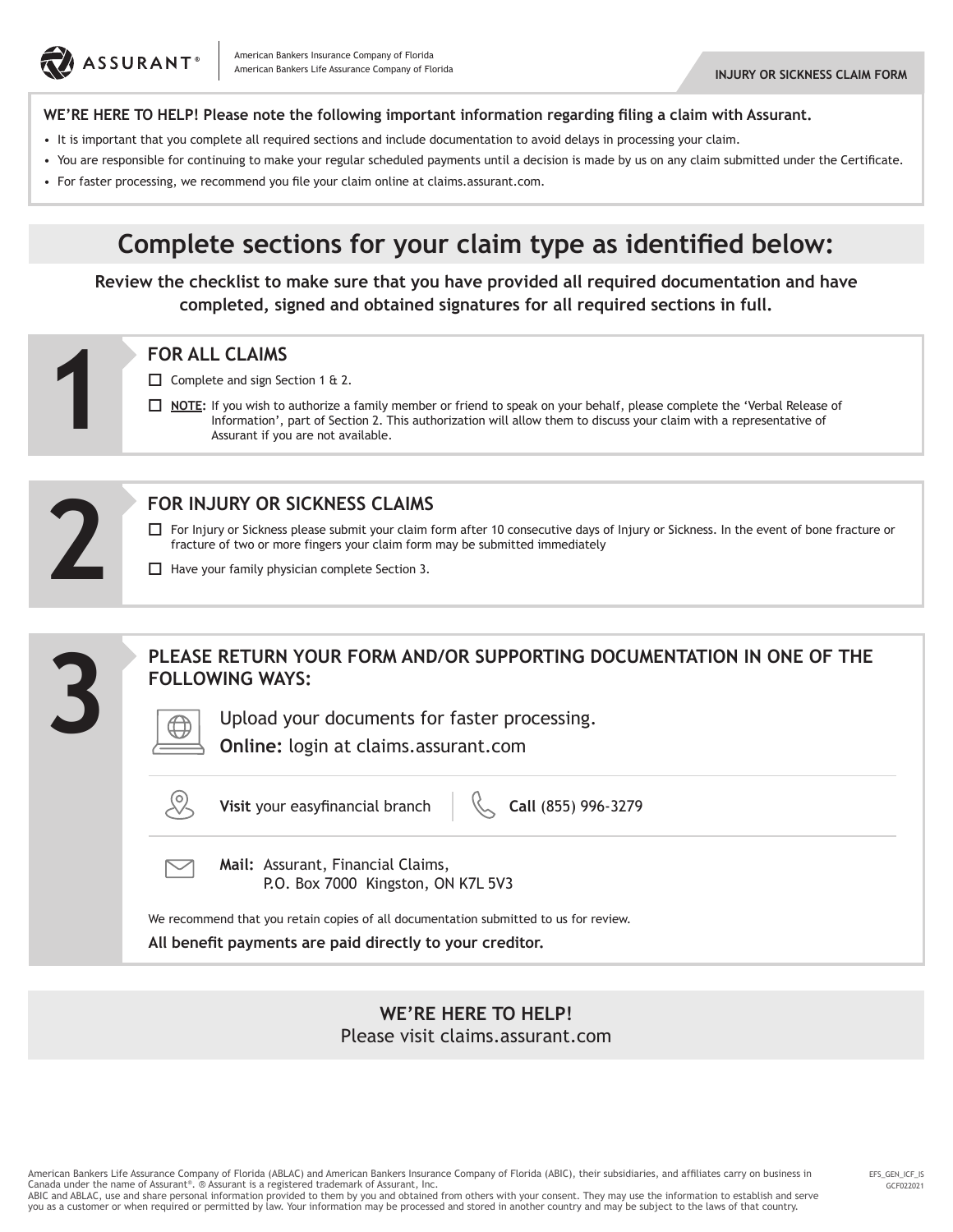

#### **SECTION 1**

 **FOR FASTER CLAIM PROCESSING:** Please complete form, save file and upload to claims.assurant.com

#### **CLAIMANT INFORMATION** Please complete for all claims being submitted

**Injury or Sickness**

| CHECK HERE IF YOU ARE FILING A CLAIM FOR MORE THAN ONE LOAN/ACCOUNT                                 |  |                            |                                         |                 |                                                     |  |                            |           |           |             |  |
|-----------------------------------------------------------------------------------------------------|--|----------------------------|-----------------------------------------|-----------------|-----------------------------------------------------|--|----------------------------|-----------|-----------|-------------|--|
| PLEASE LIST ALL LOAN/ACCOUNT NUMBERS (You can find this information on your loan/account documents) |  |                            |                                         |                 |                                                     |  |                            |           |           |             |  |
|                                                                                                     |  |                            |                                         |                 |                                                     |  |                            |           |           |             |  |
| NAME OF PRIMARY DEBTOR/CO-DEBTOR (FIRST NAME ON PROMISSORY NOTE)                                    |  |                            |                                         |                 |                                                     |  |                            |           |           |             |  |
| <b>LAST NAME</b>                                                                                    |  |                            | FIRST NAME, MIDDLE INITIAL              |                 |                                                     |  | DATE OF BIRTH<br><b>MM</b> | <b>DD</b> | YYYY      | AGE         |  |
| <b>ADDRESS</b>                                                                                      |  |                            |                                         |                 |                                                     |  |                            |           |           |             |  |
| <b>STREET</b>                                                                                       |  | <b>CITY</b>                |                                         | <b>PROVINCE</b> | <b>CONTACT TELEPHONE NUMBER</b>                     |  |                            |           |           |             |  |
|                                                                                                     |  |                            |                                         |                 |                                                     |  |                            |           |           |             |  |
| <b>NAME OF CLAIMANT</b>                                                                             |  |                            |                                         |                 |                                                     |  |                            |           |           |             |  |
| <b>LAST NAME</b>                                                                                    |  | FIRST NAME, MIDDLE INITIAL |                                         |                 | <b>EMAIL ADDRESS</b>                                |  |                            |           |           |             |  |
| RELATIONSHIP TO PRIMARY DEBTOR/CO-DEBTOR                                                            |  | $\Box$ Yes                 | HAVE YOU RETURNED TO WORK?<br>$\Box$ NO |                 | IF YES, WHAT DATE DID YOU<br><b>RETURN TO WORK?</b> |  |                            | <b>MM</b> | <b>DD</b> | <b>YYYY</b> |  |

# **SECTION 2**

# **AUTHORIZATION AND CLAIMS ASSISTANCE** Please certify that the information given here is true and correct.

I AUTHORIZE any current or former employer, worker's compensation body, physician, hospital, clinic, insurance company, law enforcement agency, fire department, or other entity or person, including the group policyholder, that has any personal, financial or medical records or knowledge in regard to the claimant/deceased, to release and provide full details (including furnishing copies) of all available personal, financial and medical information records and knowledge, including prior medical history, toxicological or pathological findings which they may possess to the above noted insurer(s) American Bankers Life Assurance Company of Florida and/or American Bankers Insurance Company of Florida hereinafter collectively referred to as "Assurant", in regard to the claim, its authorized administrator, its re-insurer, or their respective agents.

The information is to be used in the evaluation of an insurance claim and for the purposes relating to such claim. This consent shall be valid during the continuation of such claim.

I also authorize the insurer, its authorized administrator, its re-insurers, the group policyholder and their respective agents to exchange and or transmit information concerning this claim to the organization listed above as necessary to evaluate this claim.

I understand that in executing this authorization, I waive the right for such information to be privileged. A photocopy of this authorization shall be considered as effective and valid as the original.

I confirm and understand that the information provided is true and accurate to the best of my knowledge. This claim shall be void if, whether before or after the loss, I concealed or misrepresented any facts, or if any documents submitted have concealed or misrepresented any fact or circumstance concerning this claim.

By checking this box, I acknowledge that the above statement is true as of

| <b>CLAIMANT SIGNATURE</b>                                                                                                                                                                                                                                                                                                                                                                                                                                                                                                                                                                                                                                                                  | <b>DATE</b> |  | DD        | YYYY |  |  |  |  |
|--------------------------------------------------------------------------------------------------------------------------------------------------------------------------------------------------------------------------------------------------------------------------------------------------------------------------------------------------------------------------------------------------------------------------------------------------------------------------------------------------------------------------------------------------------------------------------------------------------------------------------------------------------------------------------------------|-------------|--|-----------|------|--|--|--|--|
|                                                                                                                                                                                                                                                                                                                                                                                                                                                                                                                                                                                                                                                                                            |             |  |           |      |  |  |  |  |
| Assurant understands that easyfinancial employees and/or third parties acting on behalf of easyfinancial, may play an important role in assisting you with the claim process (e.g.,<br>filing your claim form, submitting other required claim documents and discussing your claim status). In order to protect your privacy, we require your explicit consent to discuss your<br>claim with easyfinancial employees and/or third parties acting on behalf of easyfinancial. Your consent is specific to this claim only and you have the right to withdraw your consent<br>at any time. You may choose to submit your claim information directly to Assurant as noted on this claim form. |             |  |           |      |  |  |  |  |
| I give permission to Assurant to share my claim status and claim details with easyfinancial employees and/or third parties acting on behalf of easyfinancial assisting me with my claim.<br>I am aware and acknowledge that my claim status and claim details may include sensitive personal information (medical and otherwise).                                                                                                                                                                                                                                                                                                                                                          |             |  |           |      |  |  |  |  |
| <b>CLAIMANT SIGNATURE</b>                                                                                                                                                                                                                                                                                                                                                                                                                                                                                                                                                                                                                                                                  | <b>DATE</b> |  | <b>DD</b> | YYYY |  |  |  |  |
|                                                                                                                                                                                                                                                                                                                                                                                                                                                                                                                                                                                                                                                                                            |             |  |           |      |  |  |  |  |
| <b>VERBAL RELEASE OF INFORMATION</b>                                                                                                                                                                                                                                                                                                                                                                                                                                                                                                                                                                                                                                                       |             |  |           |      |  |  |  |  |
| Customer privacy and the protection of private and confidential information is important to us. We do understand that in some cases, a claimant may wish to have someone speak to<br>Assurant on their behalf. Please complete this authorization section if you wish to have another individual, other than an organization or representative of an organization, discuss<br>the details of your claim. Without this authorization we are unable to speak to anyone other than the claimant.                                                                                                                                                                                              |             |  |           |      |  |  |  |  |

| I give my authorization to Assurant to speak to                                                                                                                                                                                                                            | who is my |             |           | , with regard to my claim. $\,$ |                             |
|----------------------------------------------------------------------------------------------------------------------------------------------------------------------------------------------------------------------------------------------------------------------------|-----------|-------------|-----------|---------------------------------|-----------------------------|
| By checking this box, I acknowledge that the above statement is true as of                                                                                                                                                                                                 |           |             |           |                                 |                             |
| <b>CLAIMANT SIGNATURE</b>                                                                                                                                                                                                                                                  |           | <b>DATE</b> | <b>MM</b> | DD                              | <b>YYYY</b>                 |
|                                                                                                                                                                                                                                                                            |           |             |           |                                 |                             |
| American Bankers Life Assurance Company of Florida (ABLAC) and American Bankers Insurance Company of Florida (ABIC), their subsidiaries, and affiliates carry on business in<br>Canada under the name of Assurant®. ® Assurant is a registered trademark of Assurant. Inc. |           |             |           |                                 | EFS_GEN_ICF_IS<br>CCFO22021 |

American Bankers Life Assurance Company of Florida (ABLAC) and American Bankers Insurance Company of Florida (ABIC), their subsidiaries, and affiliates carry on business in<br>Canada under the name of Assurant<sup>e</sup>. ® Assurant you as a customer or when required or permitted by law. Your information may be processed and stored in another country and may be subject to the laws of that country.